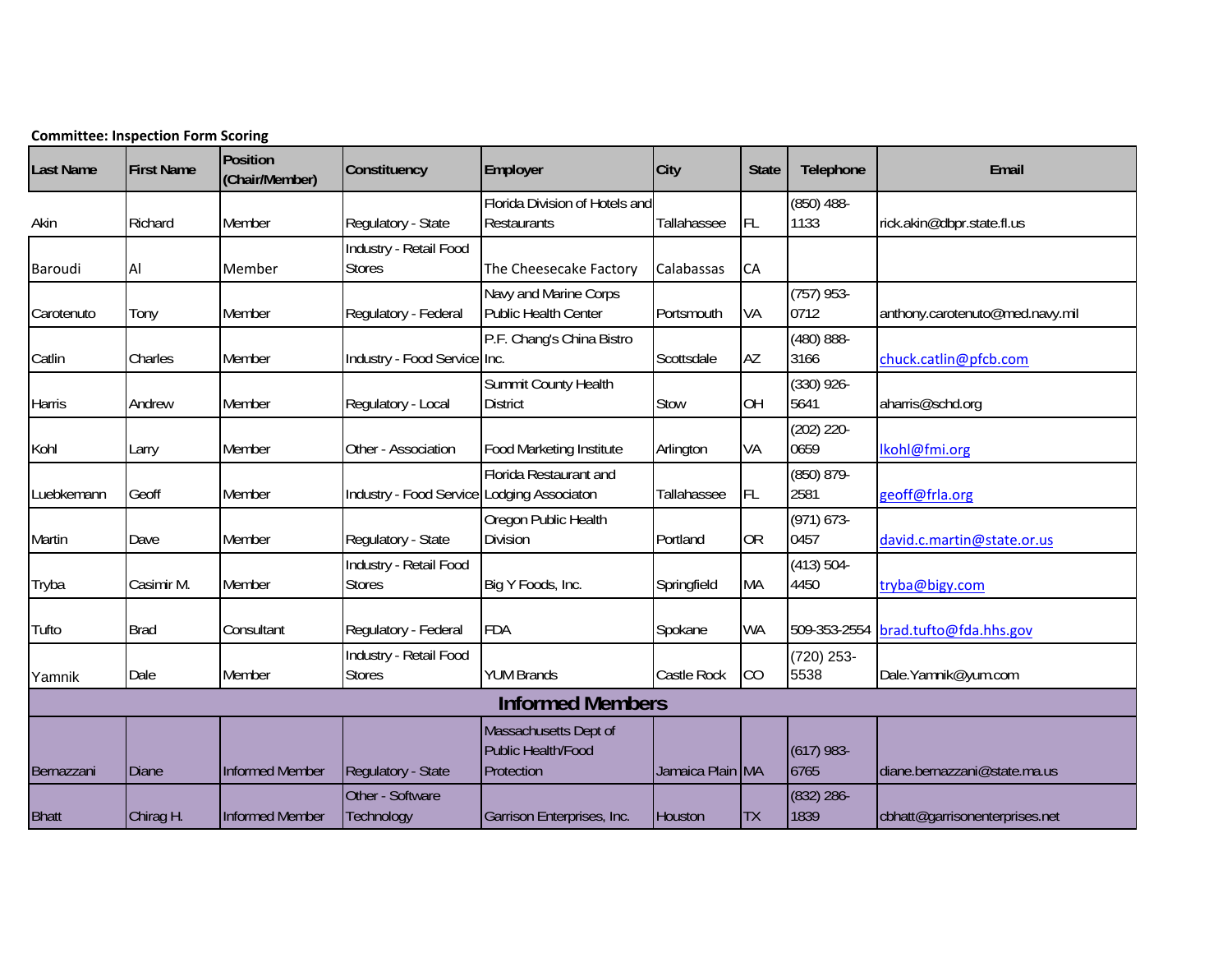|        |           |                 |                                       | The Steak 'n Shake |                     |            | (317) 656 |                               |
|--------|-----------|-----------------|---------------------------------------|--------------------|---------------------|------------|-----------|-------------------------------|
| Grover | Steven F. | Informed Member | - Food Service Company<br>Hindustry - |                    | <b>Indianapolis</b> | <b>IIN</b> | 4580      | knshake.com<br>staroveri@stea |